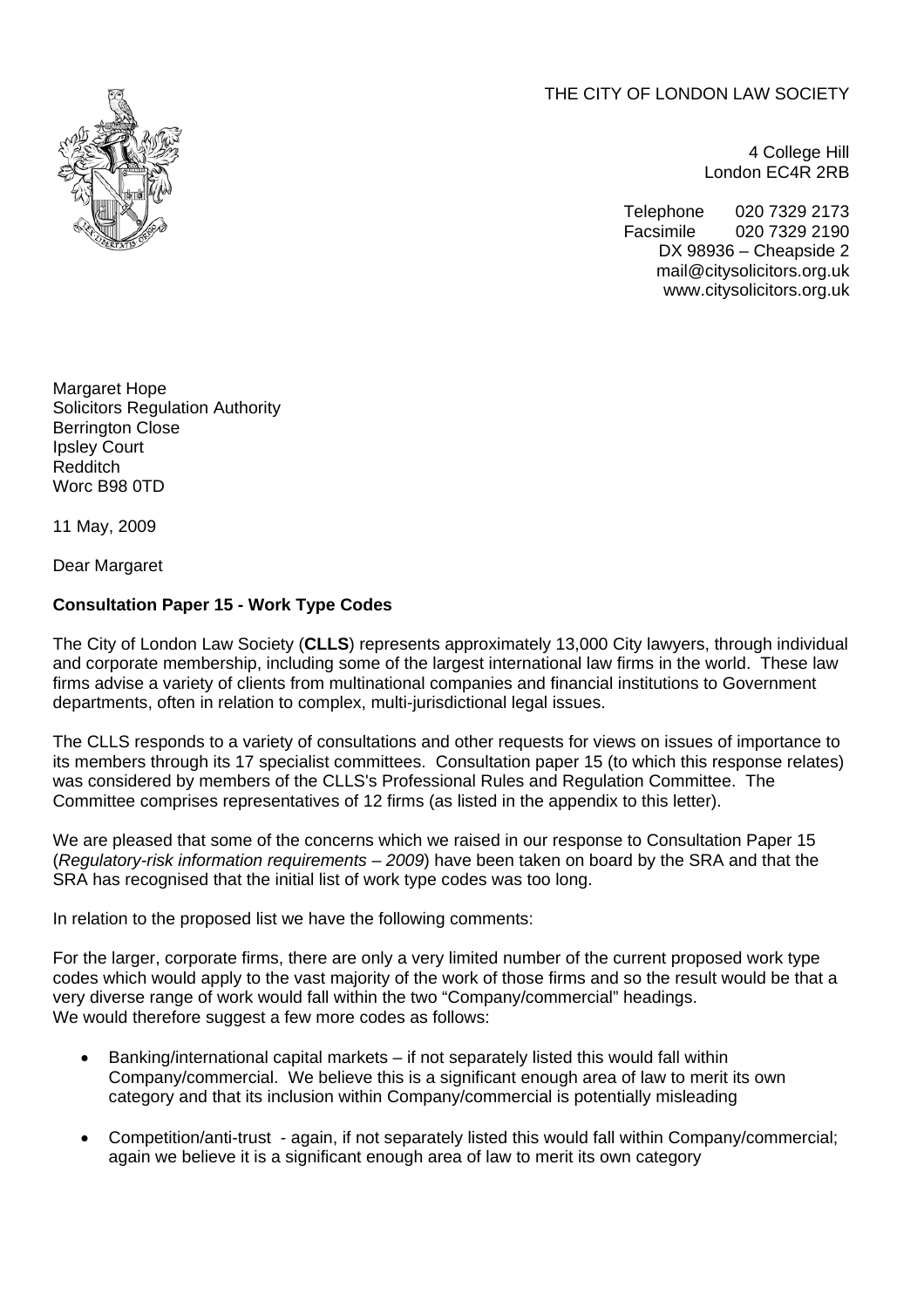• Pensions (since a lot of this work is for trustees so not caught by the Company/commercial category).

In addition we have a few requests for clarification:

We assume that the split between "public companies" and "non-public companies" within the Commercial/corporate work type is intended to refer to listed companies (and non-listed) but would welcome confirmation. In addition, we would suggest that the non-public category be expanded by adding "and others" at the end since many commercial clients are not in fact companies (e.g. LLPs, Government bodies, building societies etc).

On its face, "Arbitration and dispute resolution" would cover litigation which is also dealt with in a separate "Litigation-other" category. We assume that this is not intended and that the former is intended to cover alternative dispute resolution and that litigation should fall within the litigation category. Perhaps this could be clarified.

We assume that "Landlord and tenant" refers to domestic landlord and tenant rather than commercial leases. It would be helpful if this could be clarified and also is it necessary to list is separately given the overlap with "Property – residential"?

We hope these views are of assistance. Representatives of the Professional Rules and Regulation Committee would be happy to elaborate if that is required.

Yours sincerely

**David McIntosh Chairman City of London Law Society** 

**Chris Perrin Chairman Professional Rules & Regulation Committee**